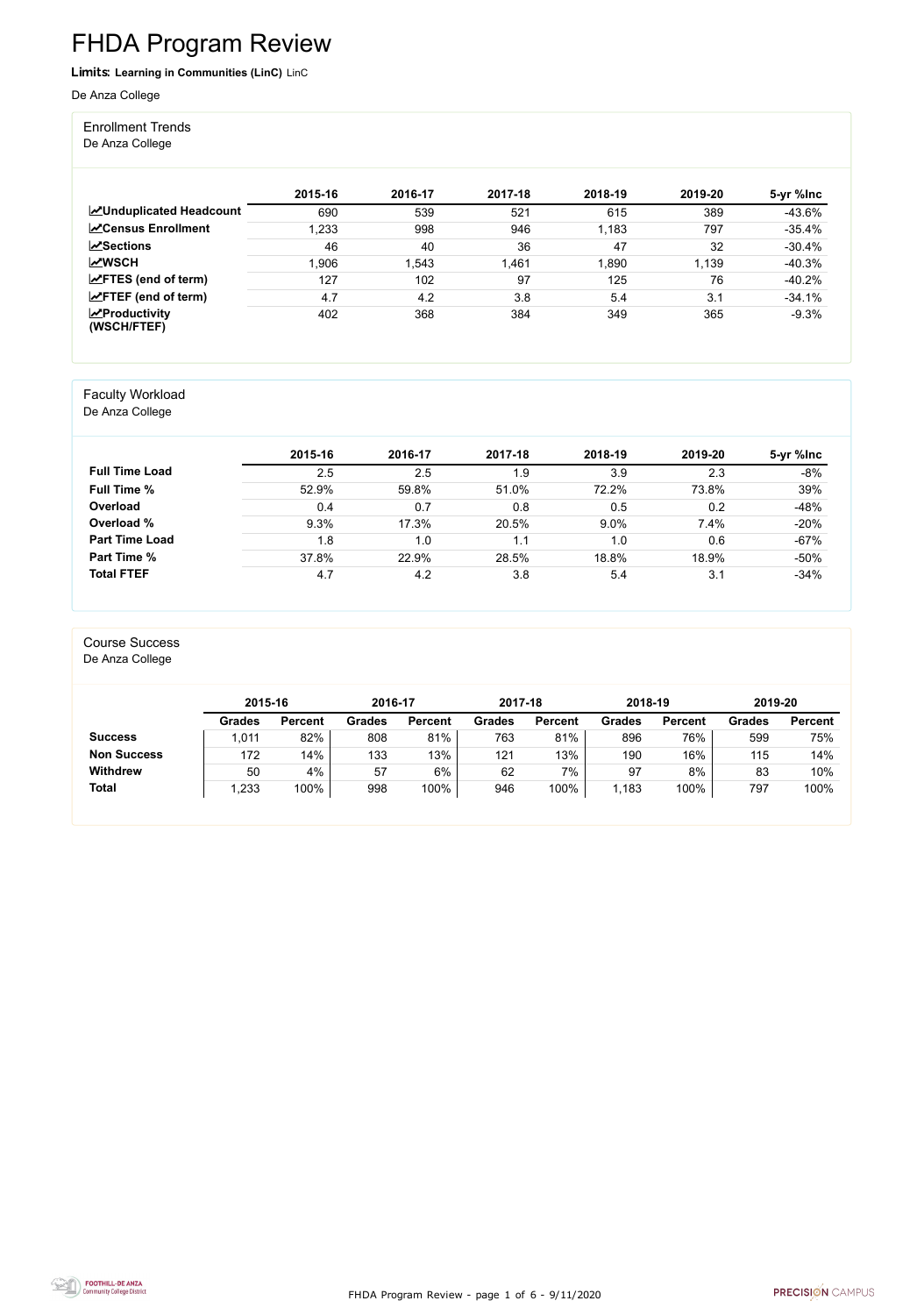FHDA Program Review - page 2 of 6 - 9/11/2020



### Course Success for African American, Latinx, and Filipinx Students

#### Course Success for Asian, Native American, Pacific Islander, White, and Decline to State Students

|                    |               | 2015-16        |               | 2016-17        |               | 2017-18        | 2018-19       |                | 2019-20       |                |
|--------------------|---------------|----------------|---------------|----------------|---------------|----------------|---------------|----------------|---------------|----------------|
|                    | <b>Grades</b> | <b>Percent</b> | <b>Grades</b> | <b>Percent</b> | <b>Grades</b> | <b>Percent</b> | <b>Grades</b> | <b>Percent</b> | <b>Grades</b> | <b>Percent</b> |
| <b>Success</b>     | 500           | 80%            | 440           | 80%            | 450           | 80%            | 462           | 71%            | 299           | 70%            |
| <b>Non Success</b> | 90            | 14%            | 81            | 15%            | 79            | 14%            | 122           | 19%            | 73            | 17%            |
| <b>Withdrew</b>    | 33            | 5%             | 31            | 6%             | 36            | 6%             | 66            | 10%            | 55            | 13%            |
| <b>Total</b>       | 623           | 100%           | 552           | 100%           | 565           | 100%           | 650           | 100%           | 427           | 100%           |

|                    | 2015-16       |                | 2016-17       |                | 2017-18       |                | 2018-19       |                | 2019-20       |                |
|--------------------|---------------|----------------|---------------|----------------|---------------|----------------|---------------|----------------|---------------|----------------|
|                    | <b>Grades</b> | <b>Percent</b> | <b>Grades</b> | <b>Percent</b> | <b>Grades</b> | <b>Percent</b> | <b>Grades</b> | <b>Percent</b> | <b>Grades</b> | <b>Percent</b> |
| <b>Success</b>     | 511           | 84%            | 368           | 83%            | 313           | 82%            | 434           | 81%            | 300           | 81%            |
| <b>Non Success</b> | 82            | 13%            | 52            | 12%            | 42            | 11%            | 68            | 13%            | 42            | 11%            |
| <b>Withdrew</b>    |               | 3%             | 26            | 6%             | 26            | 7%             | 31            | 6%             | 28            | 8%             |
| <b>Total</b>       | 610           | 100%           | 446           | 100%           | 381           | 100%           | 533           | 100%           | 370           | 100%           |
|                    |               |                |               |                |               |                |               |                |               |                |

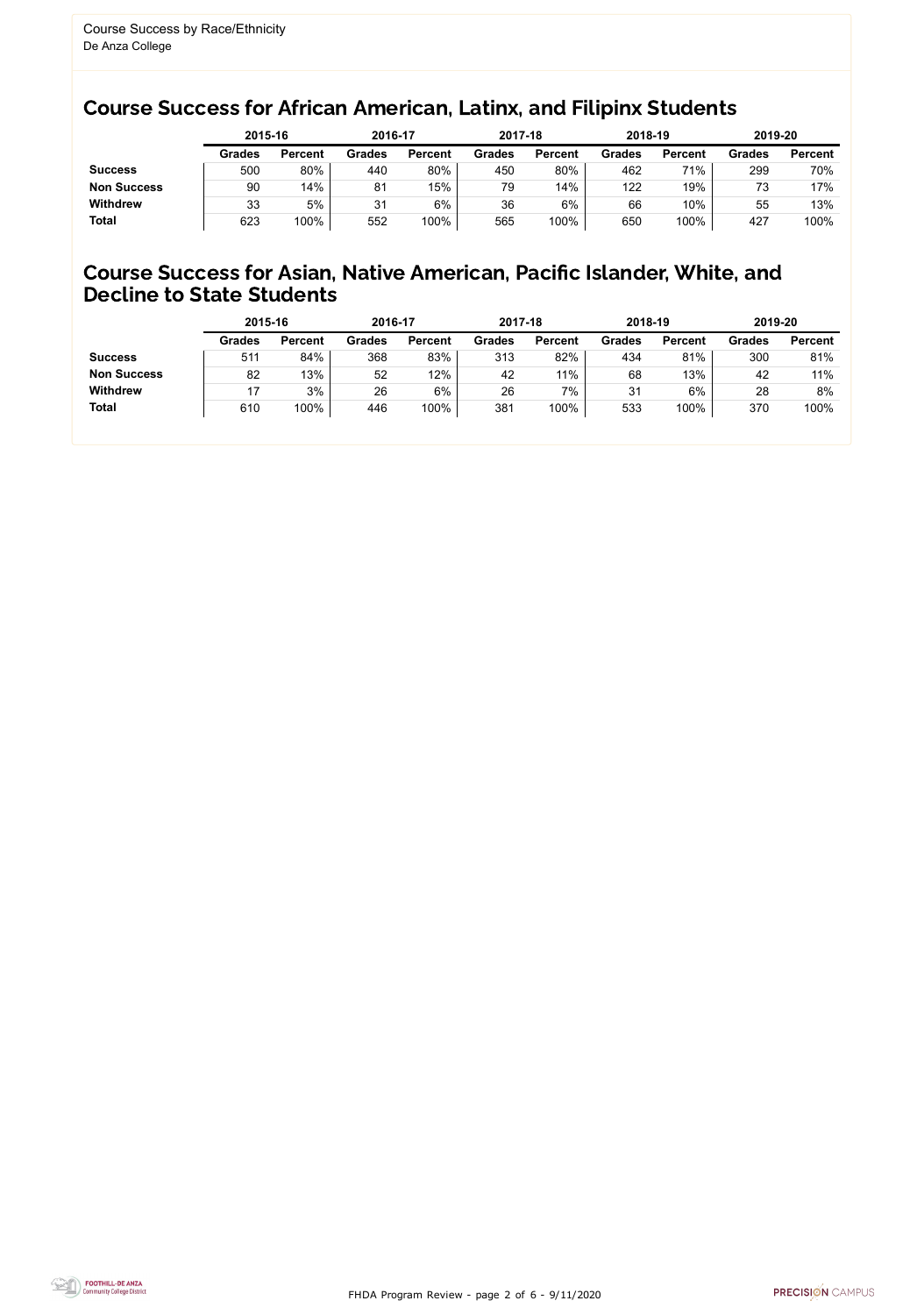

Some courses may continue to be listed but no longer have data due to renumbering or because the course was not offered in the past five years.



### by Gender

|                     | 2015-16 |                |     | 2016-17        |     | 2017-18        | 2018-19 |                | 2019-20 |                |
|---------------------|---------|----------------|-----|----------------|-----|----------------|---------|----------------|---------|----------------|
|                     | Enr     | <b>Percent</b> | Enr | <b>Percent</b> | Enr | <b>Percent</b> | Enr     | <b>Percent</b> | Enr     | <b>Percent</b> |
| <b>Female</b>       | 626     | 51%            | 500 | 50%            | 464 | 49%            | 523     | 44%            | 350     | 44%            |
| <b>Male</b>         | 601     | 49%            | 490 | 49%            | 473 | 50%            | 655     | 55%            | 444     | 56%            |
| <b>Not Reported</b> |         | 0%             | 8   | 1%             |     | $1\%$          |         | 0%             |         | 0%             |
| <b>Total</b>        | 1,233   | 100%           | 998 | 100%           | 946 | 100%           | 1,183   | 100%           | 797     | 100%           |

## by Ethnicity

|                         | 2015-16        |                |     | 2016-17        |             | 2017-18        | 2018-19 |                |     | 2019-20        |
|-------------------------|----------------|----------------|-----|----------------|-------------|----------------|---------|----------------|-----|----------------|
|                         | Enr            | <b>Percent</b> | Enr | <b>Percent</b> | Enr         | <b>Percent</b> | Enr     | <b>Percent</b> | Enr | <b>Percent</b> |
| <b>African American</b> | 86             | 7%             | 65  | 7%             | 54          | 6%             | 60      | 5%             | 29  | 4%             |
| <b>Asian</b>            | 459            | 37%            | 327 | 33%            | 284         | 30%            | 382     | 32%            | 230 | 29%            |
| <b>Filipinx</b>         | 161            | 13%            | 99  | 10%            | 52          | 5%             | 80      | 7%             | 100 | 13%            |
| Latinx                  | 376            | 30%            | 388 | 39%            | 459         | 49%            | 510     | 43%            | 298 | 37%            |
| <b>Native American</b>  | $\overline{2}$ | 0%             | 13  | $1\%$          | $\mathbf 0$ | $0\%$          | 4       | $0\%$          | 2   | $0\%$          |
| <b>Pacific Islander</b> | 37             | 3%             |     | $1\%$          | 17          | 2%             | 17      | $1\%$          | 23  | 3%             |
| White                   | 85             | 7%             | 91  | 9%             | 73          | 8%             | 122     | 10%            | 85  | 11%            |
| <b>Decline to State</b> | 27             | 2%             | 8   | $1\%$          |             | 1%             | 8       | $1\%$          | 30  | 4%             |
| <b>Total</b>            | 1,233          | 100%           | 998 | 100%           | 946         | 100%           | 1,183   | 100%           | 797 | 100%           |

### by Age

|              | 2015-16 |                |     | 2016-17        |     | 2017-18        | 2018-19 |                | 2019-20 |                |
|--------------|---------|----------------|-----|----------------|-----|----------------|---------|----------------|---------|----------------|
|              | Enr     | <b>Percent</b> | Enr | <b>Percent</b> | Enr | <b>Percent</b> | Enr     | <b>Percent</b> | Enr     | <b>Percent</b> |
| 19 or less   | 694     | 56%            | 568 | 57%            | 517 | 55%            | 572     | 48%            | 458     | 57%            |
| $20 - 24$    | 427     | 35%            | 317 | 32%            | 315 | 33%            | 425     | 36%            | 257     | 32%            |
| 25-39        | 93      | 8%             | 91  | 9%             | 99  | 10%            | 158     | 13%            | 71      | 9%             |
| $40 +$       | 19      | 2%             | 22  | $2\%$          | 15  | 2%             | 28      | 2%             |         | $1\%$          |
| <b>Total</b> | 1,233   | 100%           | 998 | 100%           | 946 | 100%           | 1,183   | 100%           | 797     | 100%           |

## by Education Level

|                           | 2015-16 |                |     | 2016-17        |     | 2017-18        | 2018-19 |                | 2019-20 |                |
|---------------------------|---------|----------------|-----|----------------|-----|----------------|---------|----------------|---------|----------------|
|                           | Enr     | <b>Percent</b> | Enr | <b>Percent</b> | Enr | <b>Percent</b> | Enr     | <b>Percent</b> | Enr     | <b>Percent</b> |
| <b>Bachelor or higher</b> | 40      | 3%             | 40  | 4%             | 25  | 3%             | 49      | 4%             | 12      | 2%             |
| <b>Associate</b>          | 13      | 1%             | 13  | $1\%$          | 6   | $1\%$          |         | $1\%$          |         | $0\%$          |
| <b>HS/Equivalent</b>      | ,108    | 90%            | 885 | 89%            | 860 | 91%            | 1,053   | 89%            | 745     | 93%            |
| <b>All Other</b>          | 72      | 6%             | 60  | 6%             | 55  | 6%             | 72      | 6%             | 37      | 5%             |
| <b>Total</b>              | ,233    | 100%           | 998 | 100%           | 946 | 100%           | 1,183   | 100%           | 797     | 100%           |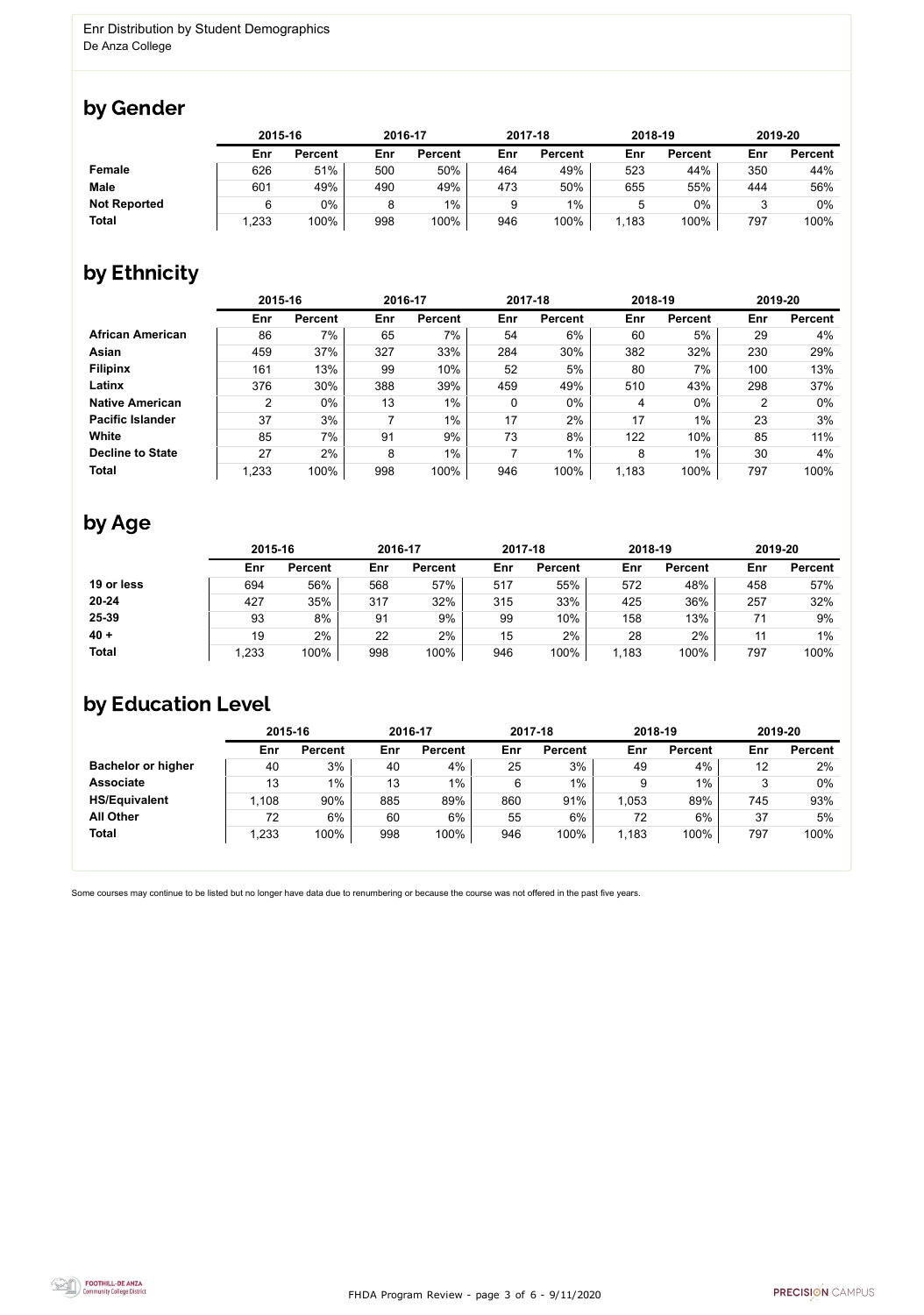FHDA Program Review - page 4 of 6 - 9/11/2020



#### Success Rates by Gender De Anza College

|                     | 2019-20       |                                                                         |               |                |               |                |               |                |  |  |  |  |  |
|---------------------|---------------|-------------------------------------------------------------------------|---------------|----------------|---------------|----------------|---------------|----------------|--|--|--|--|--|
|                     |               | <b>Withdrew</b><br><b>Total</b><br><b>Non Success</b><br><b>Success</b> |               |                |               |                |               |                |  |  |  |  |  |
|                     | <b>Grades</b> | <b>Percent</b>                                                          | <b>Grades</b> | <b>Percent</b> | <b>Grades</b> | <b>Percent</b> | <b>Grades</b> | <b>Percent</b> |  |  |  |  |  |
| <b>Female</b>       | 276           | 79%                                                                     | 44            | 13%            | 30            | $9\%$          | 350           | 100%           |  |  |  |  |  |
| <b>Male</b>         | 320           | 72%                                                                     | 71            | 16%            | 53            | 12%            | 444           | 100%           |  |  |  |  |  |
| <b>Not Reported</b> |               | 100%                                                                    |               | 0%             |               | $0\%$          |               | 100%           |  |  |  |  |  |
| All                 | 599           | 75%                                                                     | 115           | 14%            | 83            | 10%            | 797           | 100%           |  |  |  |  |  |

|                     |               | 2018-19                              |               |                |               |                 |               |                |  |  |  |  |  |  |
|---------------------|---------------|--------------------------------------|---------------|----------------|---------------|-----------------|---------------|----------------|--|--|--|--|--|--|
|                     |               | <b>Non Success</b><br><b>Success</b> |               |                |               | <b>Withdrew</b> | <b>Total</b>  |                |  |  |  |  |  |  |
|                     | <b>Grades</b> | <b>Percent</b>                       | <b>Grades</b> | <b>Percent</b> | <b>Grades</b> | <b>Percent</b>  | <b>Grades</b> | <b>Percent</b> |  |  |  |  |  |  |
| <b>Female</b>       | 417           | 80%                                  | 69            | 13%            | 37            | 7%              | 523           | 100%           |  |  |  |  |  |  |
| <b>Male</b>         | 474           | 72%                                  | 121           | 18%            | 60            | 9%              | 655           | 100%           |  |  |  |  |  |  |
| <b>Not Reported</b> | b             | 100%                                 |               | $0\%$          | 0             | $0\%$           |               | 100%           |  |  |  |  |  |  |
| All                 | 896           | 76%                                  | 190           | 16%            | 97            | 8%              | 1,183         | 100%           |  |  |  |  |  |  |

|                     |               | 2017-18                                                 |               |                |               |                |               |                |  |  |  |  |  |
|---------------------|---------------|---------------------------------------------------------|---------------|----------------|---------------|----------------|---------------|----------------|--|--|--|--|--|
|                     |               | <b>Withdrew</b><br><b>Non Success</b><br><b>Success</b> |               |                |               |                |               |                |  |  |  |  |  |
|                     | <b>Grades</b> | <b>Percent</b>                                          | <b>Grades</b> | <b>Percent</b> | <b>Grades</b> | <b>Percent</b> | <b>Grades</b> | <b>Percent</b> |  |  |  |  |  |
| <b>Female</b>       | 396           | 85%                                                     | 44            | 9%             | 24            | 5%             | 464           | 100%           |  |  |  |  |  |
| <b>Male</b>         | 362           | 77%                                                     | 73            | 15%            | 38            | 8%             | 473           | 100%           |  |  |  |  |  |
| <b>Not Reported</b> | 5             | 56%                                                     |               | 44%            |               | 0%             | g             | 100%           |  |  |  |  |  |
| All                 | 763           | 81%                                                     | 121           | 13%            | 62            | 7%             | 946           | 100%           |  |  |  |  |  |

|                     |                | 2016-17        |                    |                |                 |                |               |                |  |  |
|---------------------|----------------|----------------|--------------------|----------------|-----------------|----------------|---------------|----------------|--|--|
|                     | <b>Success</b> |                | <b>Non Success</b> |                | <b>Withdrew</b> |                | <b>Total</b>  |                |  |  |
|                     | <b>Grades</b>  | <b>Percent</b> | <b>Grades</b>      | <b>Percent</b> | <b>Grades</b>   | <b>Percent</b> | <b>Grades</b> | <b>Percent</b> |  |  |
| Female              | 420            | 84%            | 47                 | 9%             | 33              | 7%             | 500           | 100%           |  |  |
| <b>Male</b>         | 381            | 78%            | 85                 | 17%            | 24              | 5%             | 490           | 100%           |  |  |
| <b>Not Reported</b> |                | 88%            |                    | 13%            |                 | $0\%$          |               | 100%           |  |  |
| All                 | 808            | 81%            | 133                | 13%            | 57              | 6%             | 998           | 100%           |  |  |

|                     | 2015-16       |                                                  |               |                |               |                |               |                |  |
|---------------------|---------------|--------------------------------------------------|---------------|----------------|---------------|----------------|---------------|----------------|--|
|                     |               | Withdrew<br><b>Non Success</b><br><b>Success</b> |               |                |               |                |               |                |  |
|                     | <b>Grades</b> | <b>Percent</b>                                   | <b>Grades</b> | <b>Percent</b> | <b>Grades</b> | <b>Percent</b> | <b>Grades</b> | <b>Percent</b> |  |
| Female              | 543           | 87%                                              | 64            | $10\%$         | 19            | 3%             | 626           | 100%           |  |
| <b>Male</b>         | 462           | 77%                                              | 108           | 18%            | 31            | 5%             | 601           | 100%           |  |
| <b>Not Reported</b> | 6             | 100%                                             | 0             | $0\%$          | ν             | $0\%$          | 6             | 100%           |  |
| All                 | 1,011         | 82%                                              | 172           | 14%            | 50            | 4%             | ,233          | 100%           |  |

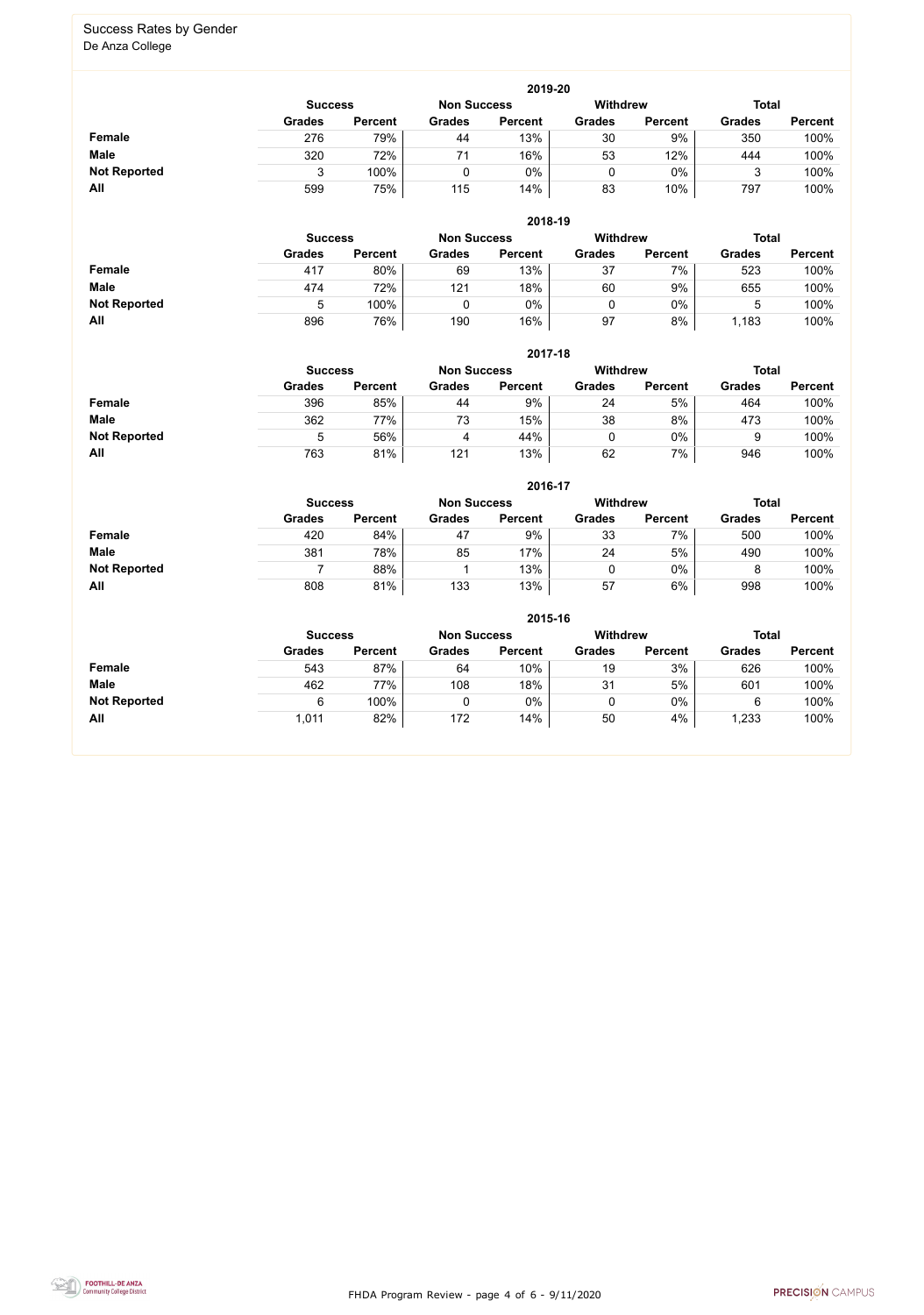FHDA Program Review - page 5 of 6 - 9/11/2020



# Success Rates by Age

De Anza College

|            | 2019-20                              |                |               |                |                 |                |               |                |  |
|------------|--------------------------------------|----------------|---------------|----------------|-----------------|----------------|---------------|----------------|--|
|            | <b>Non Success</b><br><b>Success</b> |                |               |                | <b>Withdrew</b> |                |               | <b>Total</b>   |  |
|            | <b>Grades</b>                        | <b>Percent</b> | <b>Grades</b> | <b>Percent</b> | <b>Grades</b>   | <b>Percent</b> | <b>Grades</b> | <b>Percent</b> |  |
| 19 or less | 350                                  | 76%            | 68            | 15%            | 40              | 9%             | 458           | 100%           |  |
| $20 - 24$  | 183                                  | 71%            | 37            | 14%            | 37              | 14%            | 257           | 100%           |  |
| 25-39      | 57                                   | 80%            | 8             | 11%            | 6               | 8%             | 71            | 100%           |  |
| $40 +$     | 9                                    | 82%            | ົ             | 18%            | 0               | $0\%$          | 11            | 100%           |  |
| <b>All</b> | 599                                  | 75%            | 115           | 14%            | 83              | 10%            | 797           | 100%           |  |

|            | <b>Success</b> |                | <b>Non Success</b> |                | <b>Withdrew</b> |                | <b>Total</b>  |                |
|------------|----------------|----------------|--------------------|----------------|-----------------|----------------|---------------|----------------|
|            | <b>Grades</b>  | <b>Percent</b> | <b>Grades</b>      | <b>Percent</b> | <b>Grades</b>   | <b>Percent</b> | <b>Grades</b> | <b>Percent</b> |
| 19 or less | 461            | 81%            | 70                 | 12%            | 41              | 7%             | 572           | 100%           |
| $20 - 24$  | 296            | 70%            | 93                 | 22%            | 36              | 8%             | 425           | 100%           |
| 25-39      | 117            | 74%            | 22                 | 14%            | 19              | 12%            | 158           | 100%           |
| $40 +$     | 22             | 79%            | 5                  | 18%            |                 | 4%             | 28            | 100%           |
| All        | 896            | 76%            | 190                | 16%            | 97              | 8%             | 1,183         | 100%           |

|            | 2017-18                                                                 |                |               |                |               |                |               |                |  |
|------------|-------------------------------------------------------------------------|----------------|---------------|----------------|---------------|----------------|---------------|----------------|--|
|            | <b>Withdrew</b><br><b>Total</b><br><b>Non Success</b><br><b>Success</b> |                |               |                |               |                |               |                |  |
|            | <b>Grades</b>                                                           | <b>Percent</b> | <b>Grades</b> | <b>Percent</b> | <b>Grades</b> | <b>Percent</b> | <b>Grades</b> | <b>Percent</b> |  |
| 19 or less | 429                                                                     | 83%            | 59            | 11%            | 29            | 6%             | 517           | 100%           |  |
| $20 - 24$  | 241                                                                     | 77%            | 48            | 15%            | 26            | 8%             | 315           | 100%           |  |
| 25-39      | 80                                                                      | 81%            | 12            | 12%            |               | 7%             | 99            | 100%           |  |
| $40 +$     | 13                                                                      | 87%            | C             | 13%            | 0             | $0\%$          | 15            | 100%           |  |
| All        | 763                                                                     | 81%            | 121           | 13%            | 62            | 7%             | 946           | 100%           |  |

|            | 2016-17                              |                |               |                |                 |                |               |                |  |
|------------|--------------------------------------|----------------|---------------|----------------|-----------------|----------------|---------------|----------------|--|
|            | <b>Non Success</b><br><b>Success</b> |                |               |                | <b>Withdrew</b> |                | <b>Total</b>  |                |  |
|            | <b>Grades</b>                        | <b>Percent</b> | <b>Grades</b> | <b>Percent</b> | <b>Grades</b>   | <b>Percent</b> | <b>Grades</b> | <b>Percent</b> |  |
| 19 or less | 491                                  | 86%            | 59            | 10%            | 18              | 3%             | 568           | 100%           |  |
| $20 - 24$  | 227                                  | 72%            | 64            | 20%            | 26              | 8%             | 317           | 100%           |  |
| 25-39      | 71                                   | 78%            | 8             | 9%             | 12              | 13%            | 91            | 100%           |  |
| $40 +$     | 19                                   | 86%            | 2             | 9%             |                 | 5%             | 22            | 100%           |  |
| All        | 808                                  | 81%            | 133           | 13%            | 57              | 6%             | 998           | 100%           |  |

|            | 2015-16                                                 |                |               |                |               |                |               |                |  |  |
|------------|---------------------------------------------------------|----------------|---------------|----------------|---------------|----------------|---------------|----------------|--|--|
|            | <b>Withdrew</b><br><b>Non Success</b><br><b>Success</b> |                |               |                |               |                |               | <b>Total</b>   |  |  |
|            | <b>Grades</b>                                           | <b>Percent</b> | <b>Grades</b> | <b>Percent</b> | <b>Grades</b> | <b>Percent</b> | <b>Grades</b> | <b>Percent</b> |  |  |
| 19 or less | 597                                                     | 86%            | 74            | 11%            | 23            | 3%             | 694           | 100%           |  |  |
| $20 - 24$  | 321                                                     | 75%            | 83            | 19%            | 23            | 5%             | 427           | 100%           |  |  |
| 25-39      | 77                                                      | 83%            | 12            | 13%            | 4             | 4%             | 93            | 100%           |  |  |
| $40 +$     | 16                                                      | 84%            | າ<br>J        | 16%            |               | $0\%$          | 19            | 100%           |  |  |
| All        | 1,011                                                   | 82%            | 172           | 14%            | 50            | 4%             | 1,233         | 100%           |  |  |